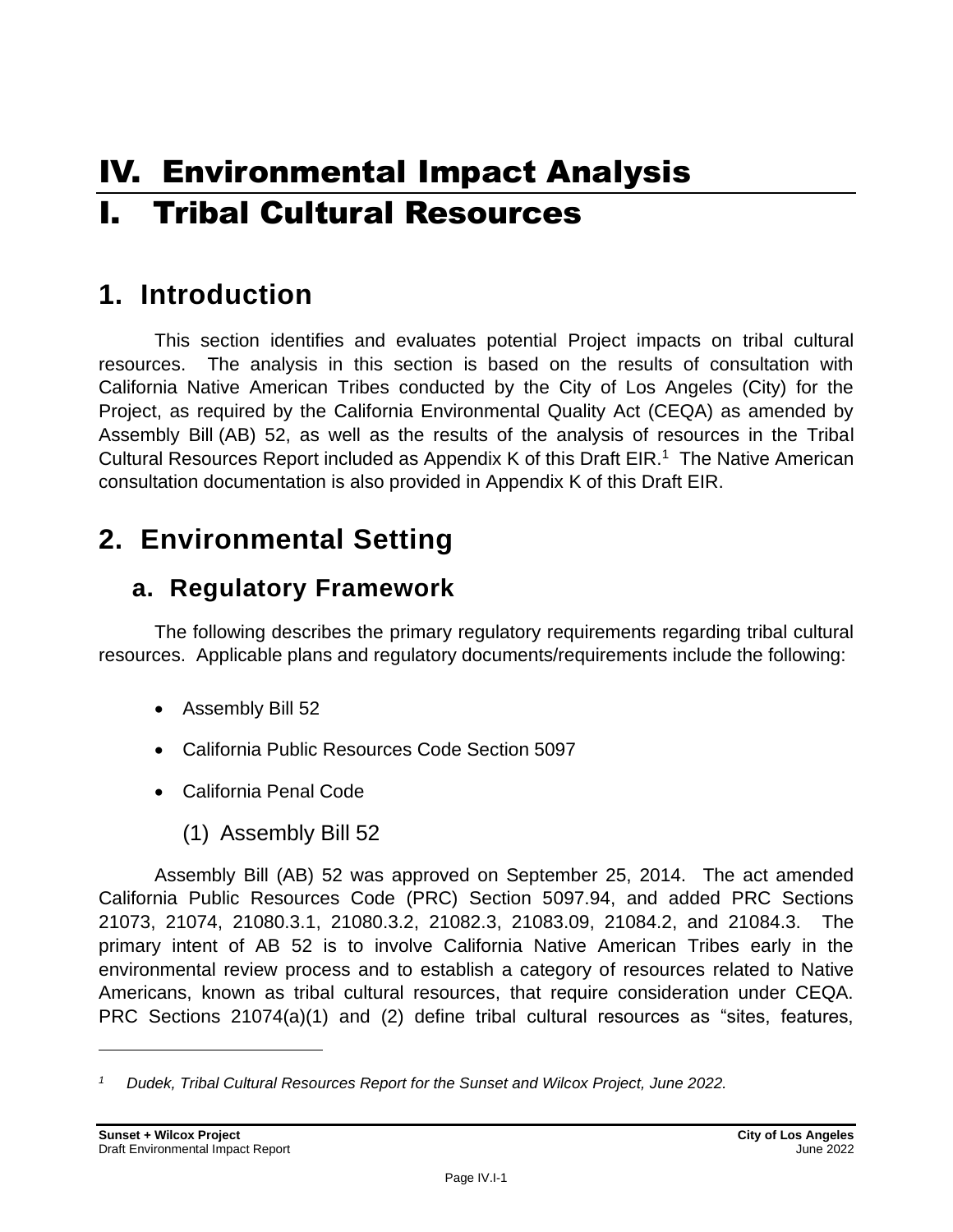places, cultural landscapes, sacred places, and objects with cultural value to a California Native American Tribe" that are either included or determined to be eligible for inclusion in the California Register or included in a local register of historical resources, or a resource that is determined to be a tribal cultural resource by a lead agency, in its discretion and supported by substantial evidence. A tribal cultural resource is further defined by PRC Section 20174(b) as a cultural landscape that meets the criteria of PRC Section 20174(a) to the extent that the landscape is geographically defined in terms of the size and scope of the landscape. PRC Section 20174(c) provides that a historical resource described in PRC Section 21084.1, a unique archaeological resource as defined in PRC Section 21083.2(g), or a "nonunique archaeological resource" as defined in PRC Section 21083.2(h) may also be a tribal cultural resource if it conforms with the criteria of PRC Section 20174(a).

PRC Section 21080.3.1 requires that, within 14 days of a lead agency determining that an application for a project is complete, or a decision by a public agency to undertake a project, the lead agency provide formal notification to the designated contact, or a tribal representative, of California Native American Tribes that are traditionally and culturally affiliated with the geographic area of the project (as defined in PRC Section 21073) and who have requested in writing to be informed by the lead agency of projects within their geographic area of concern.<sup>2</sup> Tribes interested in consultation must respond in writing within 30 days from receipt of the lead agency's formal notification and the lead agency must begin consultation within 30 days of receiving the tribe's request for consultation.<sup>3</sup>

PRC Section 21080.3.2(a) identifies the following as potential consultation discussion topics: the type of environmental review necessary; the significance of tribal cultural resources; the significance of the project's impacts on the tribal cultural resources; project alternatives or appropriate measures for preservation; and mitigation measures. Consultation is considered concluded when either: (1) the parties agree to measures to mitigate or avoid a significant effect, if a significant effect exists, on a tribal cultural resource; or (2) a party, acting in good faith and after reasonable effort, concludes that mutual agreement cannot be reached.<sup>4</sup>

In addition to other CEQA provisions, the lead agency may certify an EIR or adopt a Mitigated Negative Declaration for a project with a significant impact on an identified tribal cultural resource, only if a California Native American tribe has requested consultation pursuant to PRC Section 21080.3.1 and has failed to provide comments to the lead agency, or requested a consultation but failed to engage in the consultation process, or the

*<sup>2</sup> Public Resources Code, Sections 21080.3.1(b) and (c).*

*<sup>3</sup> Public Resources Code, Sections 21080.3.1(d) and 21080.3.1(e).*

*<sup>4</sup> Public Resources Code, Section 21080.3.2(b).*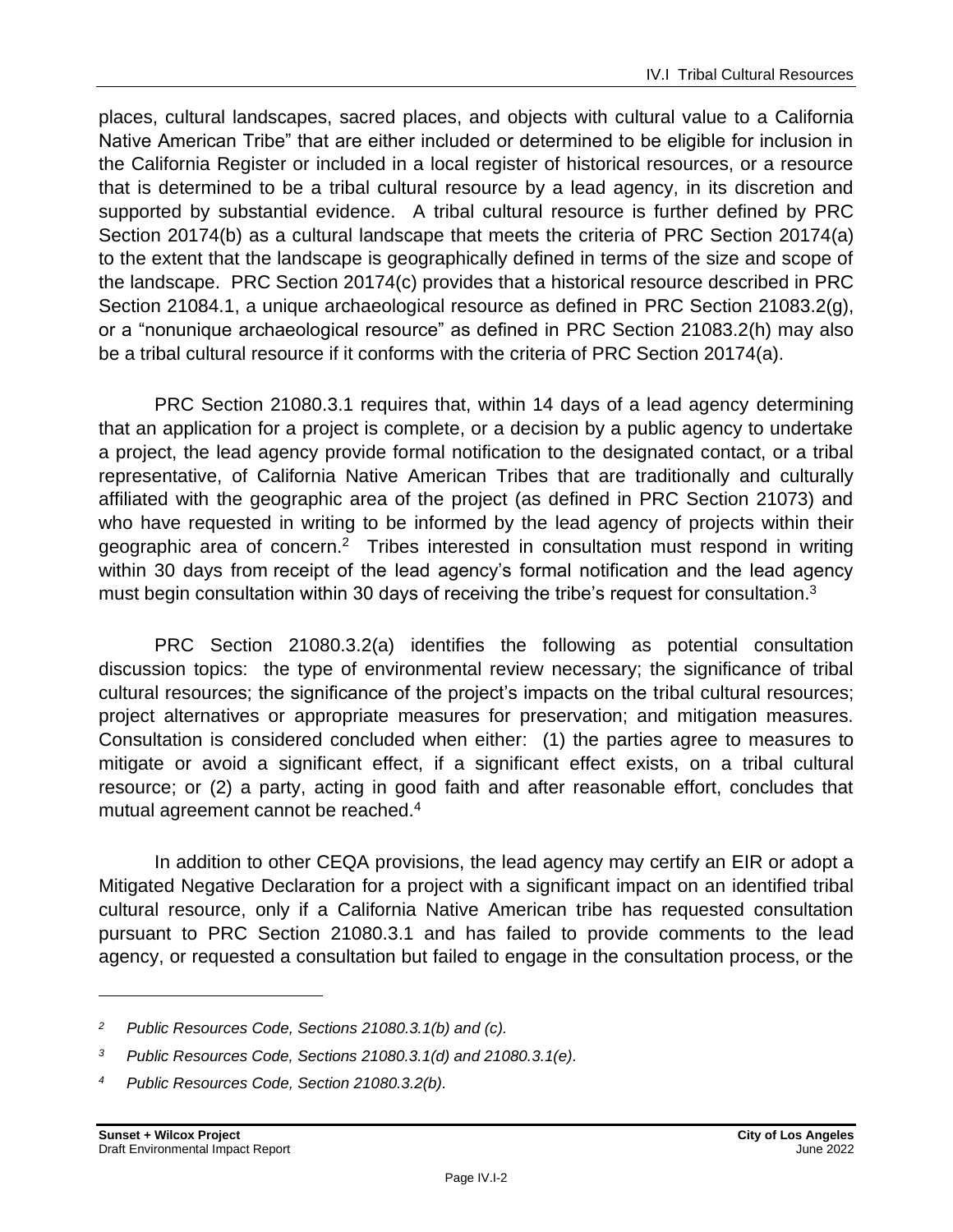consultation process occurred and was concluded as described above, or if the California Native American tribe did not request consultation within 30 days.<sup>5</sup>

PRC Section 21082.3(c)(1) states that any information, including, but not limited to, the location, description, and use of the tribal cultural resources, that is submitted by a California Native American tribe during the environmental review process shall not be included in the environmental document or otherwise disclosed by the lead agency or any other public agency to the public without the prior consent of the tribe that provided the information. If the lead agency publishes any information submitted by a California Native American tribe during the consultation or environmental review process, that information shall be published in a confidential appendix to the environmental document unless the tribe that provided the information consents, in writing, to the disclosure of some or all of the information to the public.

Confidentiality does not apply to data or information that are or become publicly available are already in lawful possession of the Applicant before the provision of the information by the California Native American tribe, are independently developed by the Applicant or the Applicant's agents, or are lawfully obtained by the Applicant from a third party that is not the lead agency, a California Native American tribe, or another public agency. 6

### (2) California Public Resources Code

PRC Section 5097.98, as amended by AB 2641, provides procedures in the event human remains of Native American origin are discovered during project implementation. PRC Section 5097.98 requires that no further disturbances occur in the immediate vicinity of the discovery, that the discovery is adequately protected according to generally accepted cultural and archaeological standards, and that further activities take into account the possibility of multiple burials. PRC Section 5097.98 further requires the Native American Heritage Commission (NAHC), upon notification by a County Coroner, designate and notify a Most Likely Descendant (MLD) regarding the discovery of Native American human remains. Once the MLD has been granted access to the site by the landowner and inspected the discovery, the MLD then has 48 hours to provide recommendations to the landowner for the treatment of the human remains and any associated grave goods. In the event that no descendant is identified, or the descendant fails to make a recommendation for disposition, or if the land owner rejects the recommendation of the descendant, the

*<sup>5</sup> Public Resources Code, Sections 21082.3(d)(2) and (3).*

*<sup>6</sup> Public Resources Code, Section 21082.3(c)(2)(B).*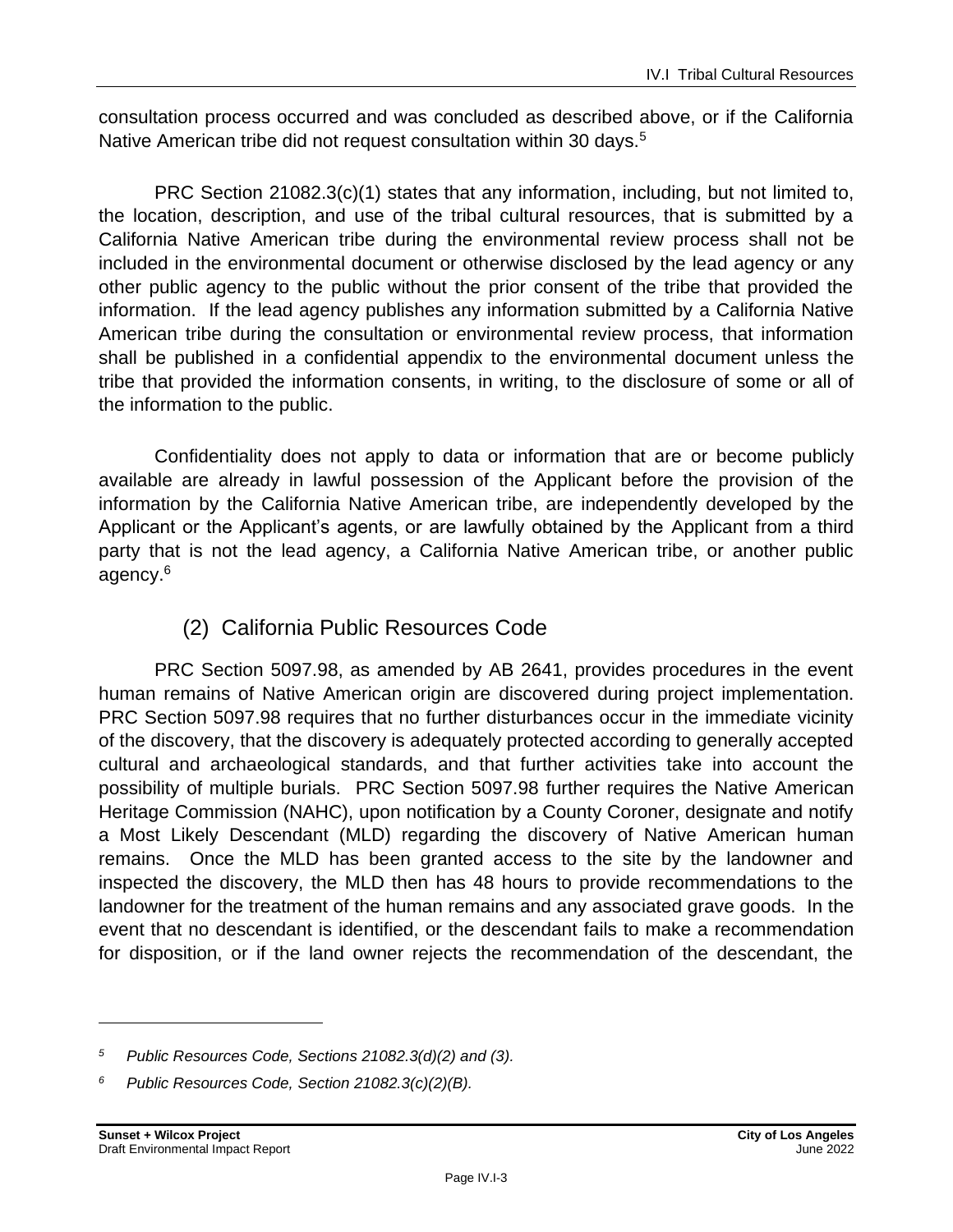landowner may, with appropriate dignity, reinter the remains and burial items on the property in a location that will not be subject to further disturbance.

PRC Section 5097.99 prohibits acquisition or possession of Native American artifacts or human remains taken from a Native American grave or cairn after January 1, 1984, except in accordance with an agreement reached with the NAHC.

PRC Section 5097.5 provides protection for tribal resources on public lands, where Section 5097.5(a) states, in part, that:

*No person shall knowingly and willfully excavate upon, or remove, destroy, injure, or deface, any historic or prehistoric ruins, burial grounds, archaeological or vertebrate paleontological site, including fossilized footprints, inscriptions made by human agency, rock art, or any other archaeological, paleontological or historical feature, situated on public lands, except with the express permission of the public agency having jurisdiction over the lands.*

#### (3) California Penal Code

California Penal Code Section 622.5 provides the following: "Every person, not the owner thereof, who willfully injures, disfigures, defaces, or destroys any object or thing of archeological or historical interest or value, whether situated on private lands or within any public park or place, is guilty of a misdemeanor."

California Penal Code Section 623 provides the following: "Except as otherwise provided in Section 599c, any person who, without the prior written permission of the owner of a cave, intentionally and knowingly does any of the following acts is guilty of a misdemeanor punishable by imprisonment in the county jail not exceeding one year, or by a fine not exceeding one thousand dollars (\$1,000), or by both such fine and imprisonment: (1) breaks, breaks off, cracks, carves upon, paints, writes or otherwise marks upon or in any manner destroys, mutilates, injures, defaces, mars, or harms any natural material found in any cave. (2) disturbs or alters any archaeological evidence of prior occupation in any cave. (3) kills, harms, or removes any animal or plant life found in any cave. (4) burns any material which produces any smoke or gas which is harmful to any plant or animal found in any cave. (5) removes any material found in any cave. (6) breaks, forces, tampers with, removes or otherwise disturbs any lock, gate, door, or any other structure or obstruction designed to prevent entrance to any cave, whether or not entrance is gained.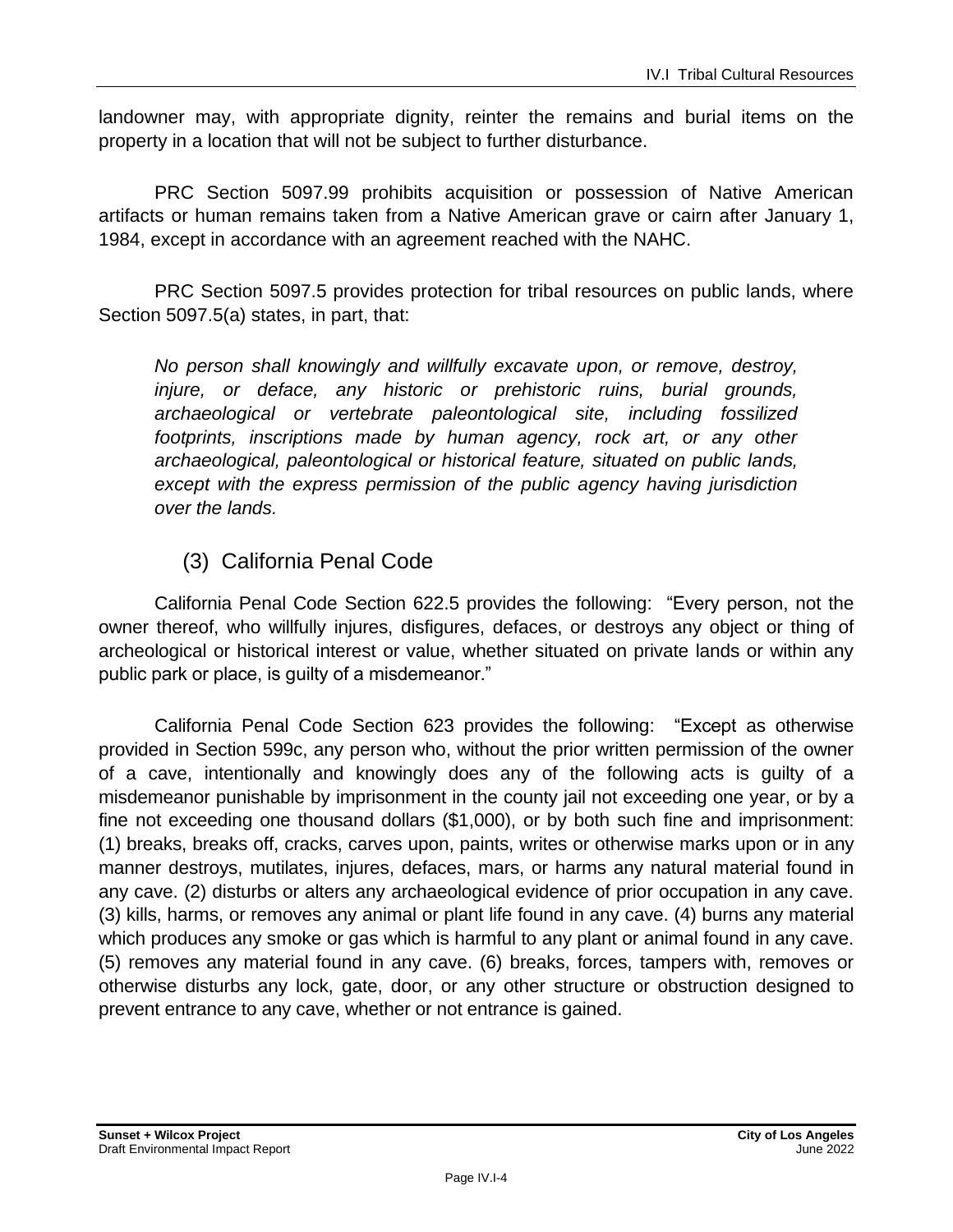# **b. Existing Conditions**

### (1) Existing Project Site Conditions

The Project Site is located in a highly urbanized area in the Hollywood community in the City of Los Angeles. The Project Site is currently occupied with approximately 26,261 square feet of office and retail uses and associated surface parking. The existing buildings on the Project Site comprise approximately 26,261 square feet of floor area, consisting of a one-story, 16,932-square-foot building along Sunset Boulevard and Wilcox Street/Cole Place, a one-story, 4,446-square-foot building along Wilcox Street, and a two-story, 4,883-square-foot building along Cole Place and De Longpre Avenue. The Project Site is relatively flat with limited ornamental landscaping. The area surrounding the Project Site is developed primarily with a mix of low- to high-intensity residential, commercial, and mid-rise office buildings.

With regard to the underlying geological and soil conditions, the Project Site is approximately 1 mile south of the Hollywood Hills within the Santa Monica Mountains, 6.6 miles north of Baldwin Hills, and 12.25 miles northeast of the Pacific Ocean. The soils underlying the existing development in the vicinity of the Project Site are classified by the U.S. Department of Agriculture (USDA) as the Urban Land—Grommet–Ballona complex, which are typically associated with discontinuous human-transported material over young alluvium derived from sedimentary rock.<sup>7</sup> This type of material has been intentionally and significantly modified by humans for an intended purpose (i.e., construction, mining, transportation, or commerce). As discussed in the Tribal Cultural Resources Report included as Appendix K of this Draft EIR, due to the size and nature of past development associated with the Project Site and vicinity, all native subsurface soils with potential to support the presence of cultural deposits have been substantially disturbed. Historical maps indicate that the nearest drainage is approximately 2.24 miles east of the Project Site, and the Los Angeles River, prior to channelization, is mapped approximately 6 miles to the east. Post channelization, the Los Angeles River is approximately 5 miles east of the Project Site.

Artificial soils are present within the Project Site to depths of approximately 2 feet below existing grade.<sup>8</sup>

*<sup>7</sup> United States Department of Agriculture, Natural Resources Conservation Service: Web Soil Survey. Electronic Resource, https://websoilsurvey.sc.egov.usda.gov/App/WebSoilSurvey.aspx, accessed September 2020.*

*<sup>8</sup> Group Delta Consultants, Inc., Geotechnical Feasibility Proposed Sunset + Wilcox Project 6450 Sunset Blvd, 1429 & 1423 Wilcox Ave., and 1413 Cole Pl., Los Angeles, California, May 15,2020. Refer to Appendix IS-2 of the Project's Initial Study included as Appendix A of this Draft EIR.*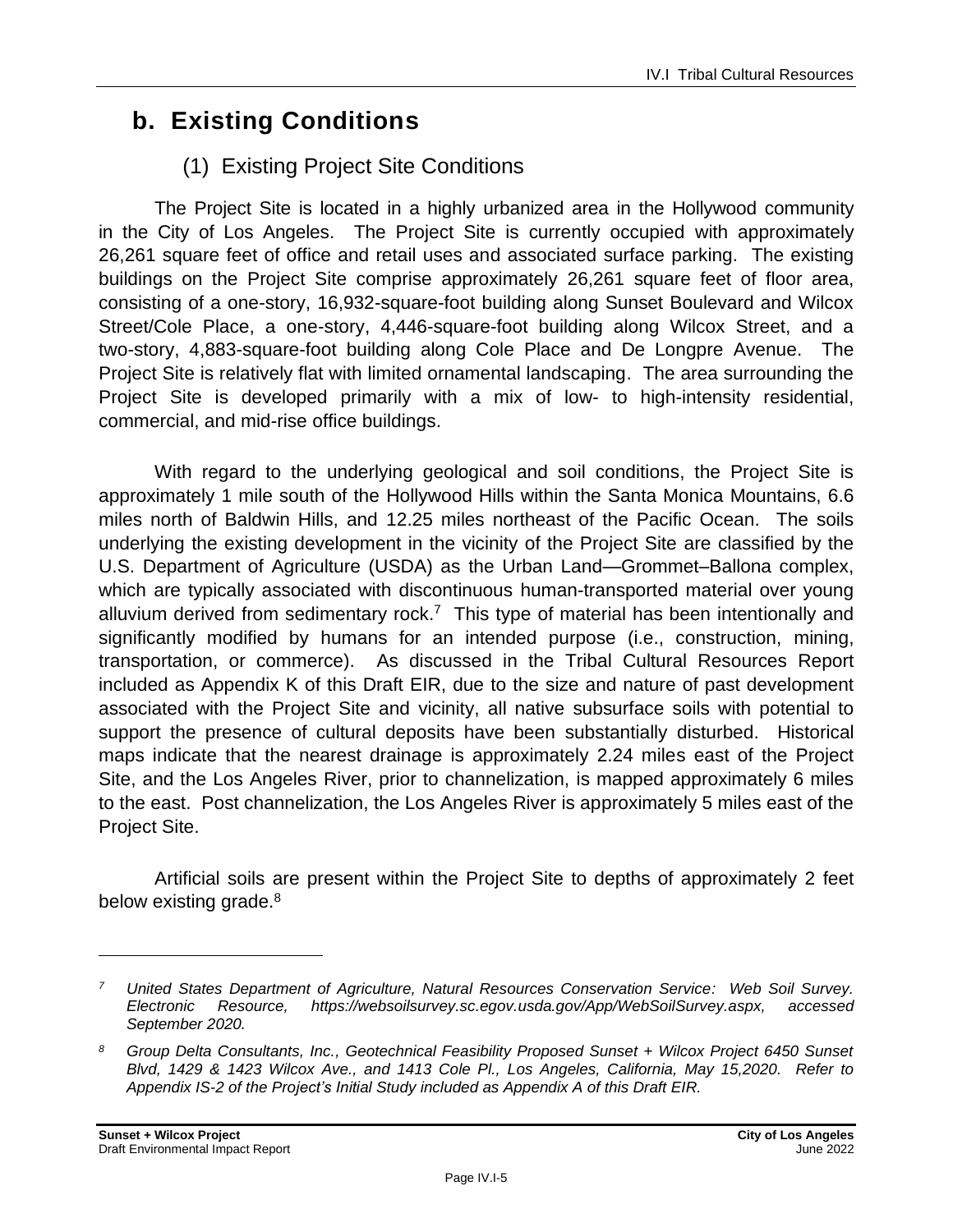### (2) City of Los Angeles Ethnographic Context

The following discussion is based on the Tribal Cultural Resources Report, included as Appendix K of this Draft EIR, which provides extensive supporting information and maps regarding the ethnographic context of the City.

The history of the Native American communities in the Los Angeles region prior to the mid-1700s has largely been reconstructed through later mission-period and early ethnographic accounts. The first records of the Native American inhabitants of the region come predominantly from European merchants, missionaries, military personnel, and explorers. These brief, and generally peripheral, accounts were prepared with the intent of furthering respective colonial and economic aims and were combined with observations of the landscape. They were not intended to be unbiased accounts regarding the cultural structures and community practices of the newly encountered cultural groups. The establishment of the missions in the region brought more extensive documentation of Native American communities, though these groups did not become the focus of formal and in-depth ethnographic study until the early 20th century. Additionally, it is important to note that while many of those providing information for these early ethnographies were able to provide information based on personal experience, a significantly large proportion of these informants were born after 1850, by which time Native Americans would have had considerable contact with Europeans. This is an important consideration when examining these ethnographies, since considerable culture change had undoubtedly occurred by 1850 among the Native American survivors of California. This is also a particularly important consideration for studies focused on tribal cultural resources, where concepts of "cultural resource" and the importance of traditional cultural places are intended to be interpreted based on the values expressed by present-day Native American representatives and may vary from archaeological values.

Based on ethnographic information, it is believed that at least 88 different languages were spoken from Baja California Sur to the southern Oregon state border at the time of Spanish contact. Tribes in the Los Angeles region have traditionally spoken Takic languages that may be assigned to the large Uto-Aztecan family. These groups include the Gabrieleño, Cahuilla, and Serrano.

The archaeological record indicates that the Gabrieleño arrived in the Los Angeles Basin around 500 B.C. Surrounding native groups included the Chumash and Tataviam to the northwest, the Serrano and Cahuilla to the northeast, and the Juaneño and Luiseño to the southeast. The name "Gabrieliño" or "Gabrieleño" denotes those people who were administered by the Spanish from the San Gabriel Mission, which included people from the Gabrieleño area proper as well as other social groups. Therefore, in the post-Contact period, the name does not necessarily identify a specific ethnic or tribal group. The names by which Native Americans in southern California identified themselves have, for the most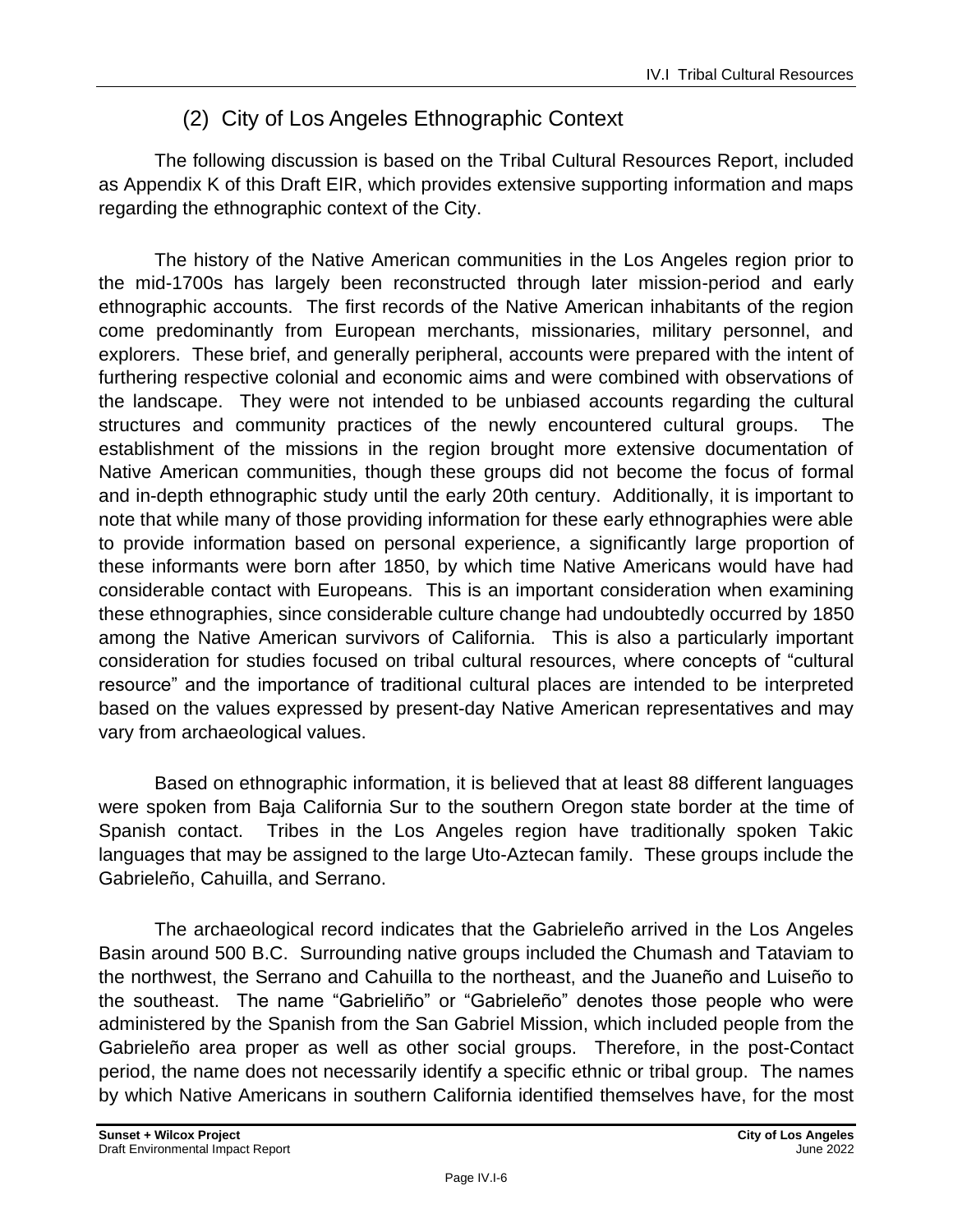part, been lost. Many modern Gabrieleño identify themselves as descendants of the indigenous people living across the plains of the Los Angeles Basin and refer to themselves as the Tongva, within which there are a number of regional bands. This term (Tongva) is used in the remainder of this section to refer to the pre-Contact inhabitants of the Los Angeles Basin and their descendants.

Tongva lands encompassed the greater Los Angeles Basin and three Channel Islands: San Clemente, San Nicolas and Santa Catalina. The Tongva established large, permanent villages in the fertile lowlands along rivers and streams, and in sheltered areas along the coast, stretching from the foothills of the San Gabriel Mountains to the Pacific Ocean. A total tribal population has been estimated of at least 5,000 persons, but recent ethnohistoric work suggests a number approaching 10,000 persons.

The nearest large ethnographic Tongva village was that of Yanga (also known as Yaangna, Janga, or Yabit), which was in the vicinity of the Pueblo of Los Angeles. This village was reportedly first encountered by the expedition led by Captain Gaspar de Portola in 1769. In 1771, Mission San Gabriel was established, and Mission records indicate that 179 Gabrieleño inhabitants of Yanga were recruited to San Gabriel Mission. Based on this information, Yanga may have been the most populated village in the Western Gabrieleño territory. Second in size, and less thoroughly documented, the village of Cahuenga was located slightly closer, just north of the Cahuenga Pass.

The Tongva subsistence economy was centered on gathering and hunting. The surrounding environment was rich and varied, and the tribe exploited mountains, foothills, valleys, deserts, riparian, estuarine, and open and rocky coastal eco-niches. Like that of most native Californians, acorns were the staple food and part of an established industry by the time of the early Intermediate Period. Acorns were supplemented by the roots, leaves, seeds, and fruits of a wide variety of flora (e.g., islay, cactus, yucca, sages, and agave). Fresh water and saltwater fish, shellfish, birds, reptiles, and insects, as well as large and small mammals, were also consumed.

A wide variety of tools and implements were used by the Tongva to gather and collect food resources. These included the bow and arrow, traps, nets, blinds, throwing sticks and slings, spears, harpoons, and hooks. Groups residing near the ocean used oceangoing plank canoes and tule balsa canoes for fishing, travel, and trade between the mainland and the Channel Islands.

Tongva people processed food with a variety of tools, including hammerstones and anvils, mortars and pestles, manos and metates, strainers, leaching baskets and bowls, knives, bone saws, and wooden drying racks. Food was consumed from a variety of vessels. Catalina Island steatite was used to make ollas and cooking vessels.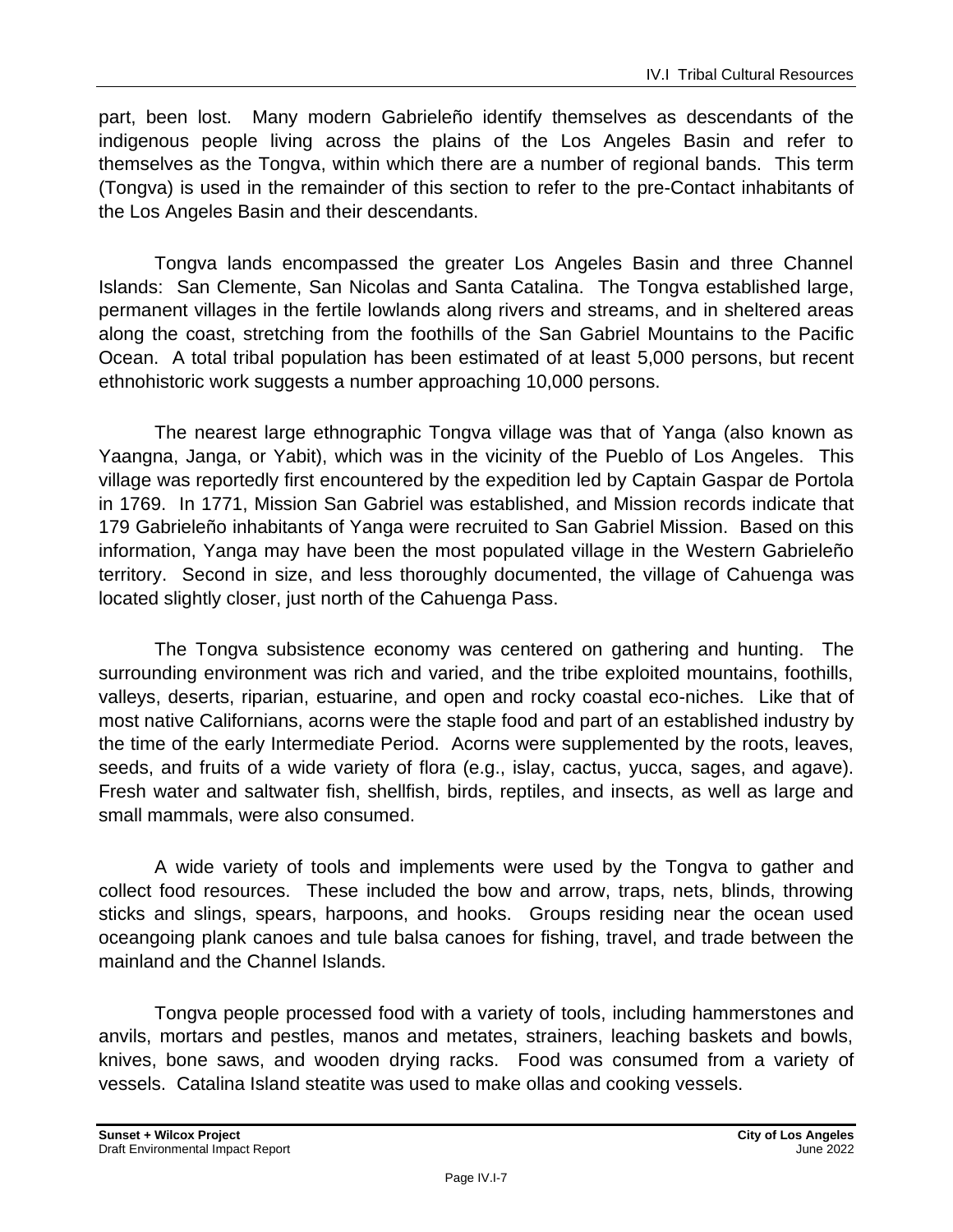At the time of Spanish contact, the basis of Tongva religious life was the religion of Chinigchinich, who was considered an important heroic mythological figure. Chinigchinich was known to give instruction on laws and institutions, as well as dance, which was the primary religious act for the Tongva society. He later withdrew into heaven, where he rewarded the faithful and punished those who disobeyed his laws. While the Chinigchinich religion seems to have been relatively new when the Spanish arrived, it spread south into the Southern Takic groups even as Christian missions were being built. As such, the Chinigchinich religion may represent a mixture of native and Christian belief and practices.

Deceased Tongva were either buried or cremated, with burial more common on the Channel Islands and the neighboring mainland coast and cremation predominating on the remainder of the coast and the interior. Cremation ashes have been found buried within stone bowls and in shell dishes, as well as scattered among broken ground stone implements. These archaeological finds correspond with ethnographic descriptions of an elaborate mourning ceremony that included a wide variety of offerings, including seeds, stone grinding tools, otter skins, baskets, wood tools, shell beads, bone and shell ornaments, and projectile points and knives. Offerings varied with the sex and status of the deceased. At the behest of the Spanish missionaries, cremation essentially ceased during the post-Contact period.

### (3) Assembly Bill 52 Consultation

In compliance with the requirements of AB 52, the City provided formal notification of the Project on August 17, 2020. All tribal representatives identified by the NAHC, as provided in Appendix K.2 of this Draft EIR, were notified of the Project in compliance with AB 52. Letters were sent via FedEx and certified mail to the following California Native American tribes that requested notification:

- Gabrielino Tongva Indians of California Tribal Council
- Gabrieleño Band of Mission Indians—Kizh Nation
- Gabrielino/Tongva Nation
- Gabrielino/Tongva San Gabriel Band of Mission Indians
- San Fernando Band of Mission Indians
- Soboba Band of Luiseño Indians
- Torres Martinez Desert Cahuilla Indians
- Fernandeño Tataviam Band of Mission Indians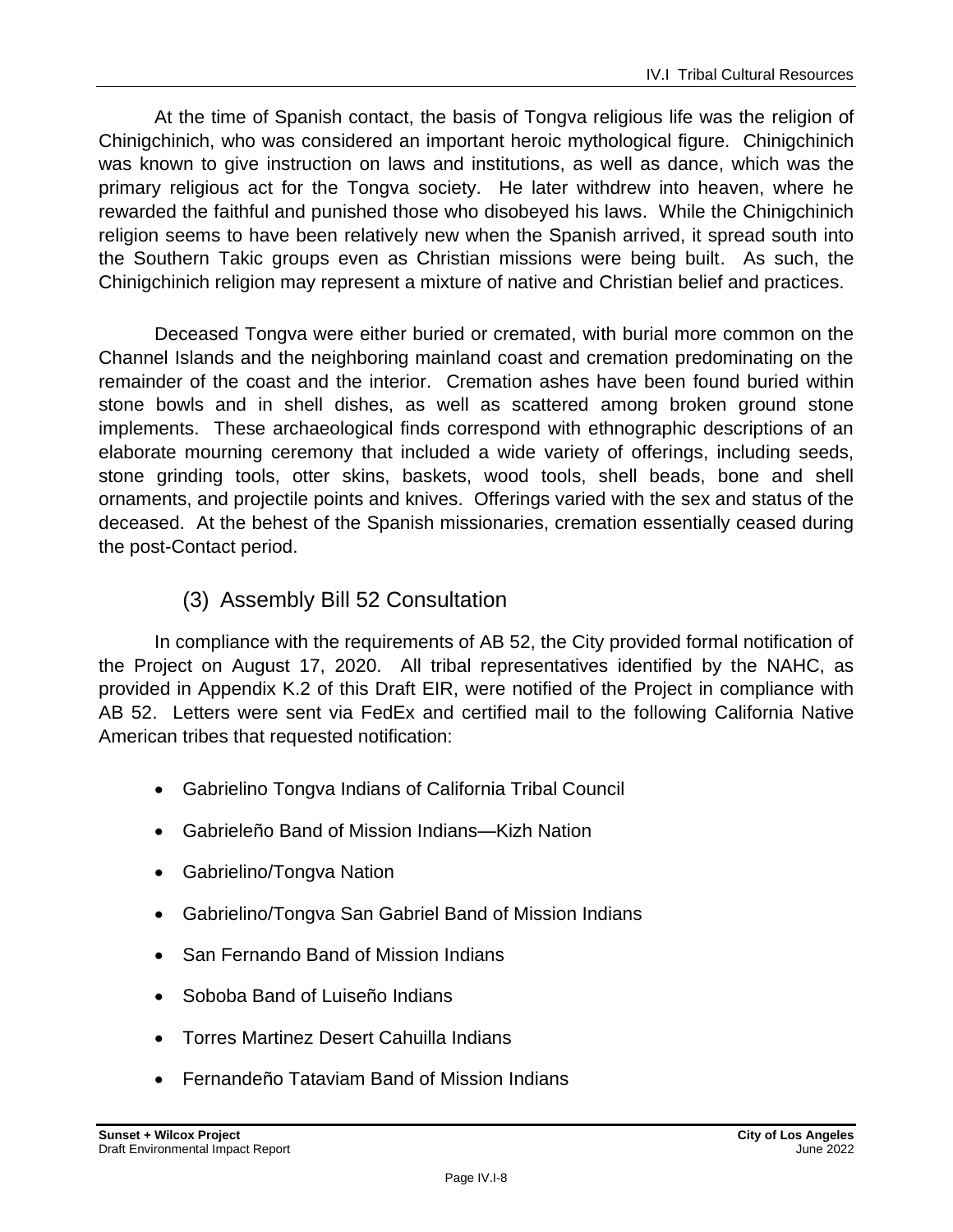Chairman Andrew Salas, on behalf of the Gabrieleño Band of Mission Indians—Kizh Nation, was the only tribal representative who requested tribal consultation pursuant to AB 52. No communication or request for consultation was received from any other of the notified tribes to date and within the 30-day response period, which ended on September 16, 2020.

A record of the AB 52 request for consultation letters is included in Appendix K.2 of this Draft EIR.

- (4) Background Research
	- *(a) Sacred Lands File Review*

A Sacred Lands File (SLF) search was requested on June 16, 2020 and conducted by the NAHC on June 29, 2020 (Appendix B of the Tribal Cultural Resources Report). The results of the SLF search indicated negative results. However, the records maintained by the NAHC and the California Historical Resources Information System (CHRIS) are not exhaustive, and a negative response to these searches does not preclude the existence of a cultural resource. The NAHC recommended contacting tribes associated with the Project Site in order to avoid unforeseen discoveries once the Project has started and provided a list of tribal representatives to contact for additional information. As noted above, all tribal representatives identified by the NAHC, as provided in Appendix B of the Tribal Cultural Resources Report, were notified of the Project by the City in compliance with AB 52.

#### *(b) California Historical Resources Information System Review*

A CHRIS records search was completed by the South Central Coastal Information Center (SCCIC) on July 22, 2020. No Native American resources were identified within 0.5 mile of the Project Site.

The records search included SCCIC's collections of mapped prehistoric, historic, and built environment resources, Department of Parks and Recreation site records, technical reports, and ethnographic references. Additional consulted sources included historical maps of the Project Site vicinity, the California Points of Historical Interest, the California Historical Landmarks, the California Register of Historical Resources (California Register), the National Register of Historic Places (National Register), the California State Historic Properties Directory, the City of Los Angeles Historic-Cultural Monuments, and the Archaeological Determinations of Eligibility.

#### *(i) Previously Conducted Cultural Resource Studies*

Results of the records search indicated that 39 previous cultural resource studies have been conducted within the records search area between 1983 and 2013. Of these,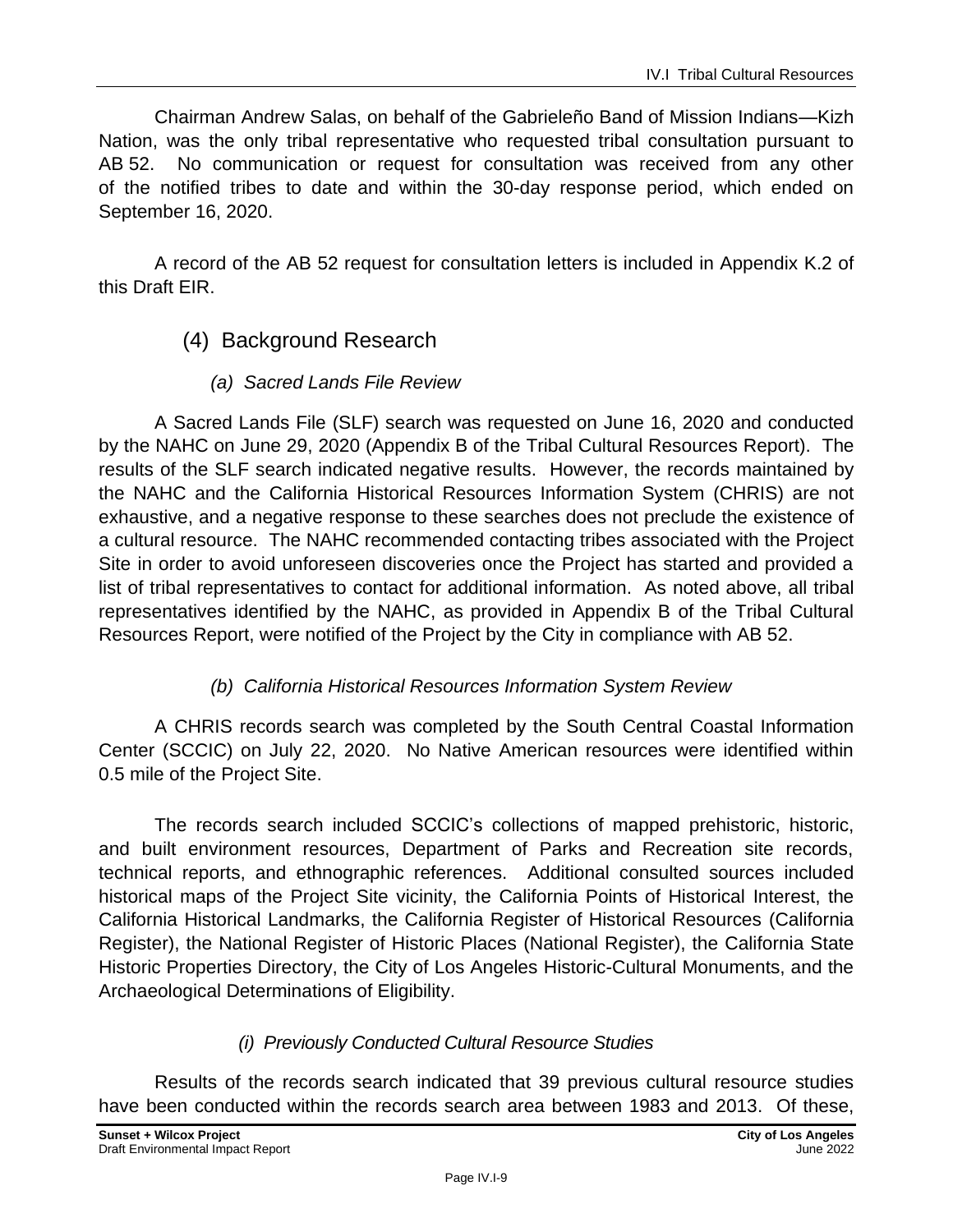five studies overlap the Project Site. Refer to the Tribal Cultural Resources Report included as Appendix K of this Draft EIR for more details.

#### *(ii) Previously Recorded Cultural Resources*

A total of two previously recorded cultural resources have been documented within the vicinity of the Project Site. None of these resources overlap, intersect, or is adjacent to the Project Site. Both resources identified are historic-era sites. No prehistoric sites or resources have been previously recorded within the Project Site or records search area of 0.5 mile of the Project Site.

#### *(c) Ethnographic Research and Review of Academic Literature*

As part of the preparation of the Tribal Cultural Resources Report for the Project, academic and ethnographic literature and materials were reviewed for information pertaining to past Native American use of the Project Site. This review included consideration of sources identified by the Gabrieleño Band of Mission Indians—Kizh Nation during present and past consultations with the City, notably the 1938 Kirkman–Harriman historical map (Figure 3 of the Tribal Cultural Resources Report). Based on this map, the Project Site is approximately 0.5 mile west of the nearest El Camino Real route, south of two Native American Villages (the nearest mapped approximately 1.3 miles to the north of the Project Site), and approximately 1.3 miles northeast of the nearest mapped tar pits associated with the La Brea Tar Pit area. As discussed in the Tribal Cultural Resources Report, Father Juan Crespi of the Portola Expedition passed through the area on August 3, 1769, describing in his diary the tar pits to include about 40 tar springs and pools distributed over an unspecified area. Although the map contains no specific primary references, Kirkman-Herriman undoubtedly used this same information to help approximate where to visually represent the mapped features. It should be noted that this map is highly generalized due to scale, age, and the nature of the source material, and may be somewhat inaccurate with regard to distance and location of mapped features. Additionally, this map was prepared based on review and interpretation of historic documents and notes more than 100 years following secularization of the missions in 1833. While the map is a valuable representation of post-mission history, substantiation of the specific location and uses of the represented individual features would require review of archaeological or other primary documentation on a case-by-case basis. No information related to the two village sites mapped nearest to the Project Site was provided within the technical reports reviewed as part of the records search for the Tribal Cultural Resources Report, although it appears likely that these villages are mentioned in the diary excerpts written by Father Crespi, a member of Portola's expedition of the 18th Century.

At the time of Portola's expedition, and through the subsequent mission period, the area surrounding the Project Site would have been occupied by Western Gabrieleño/ Tongva inhabitants. Use of Gabrielino as a language has not been documented since the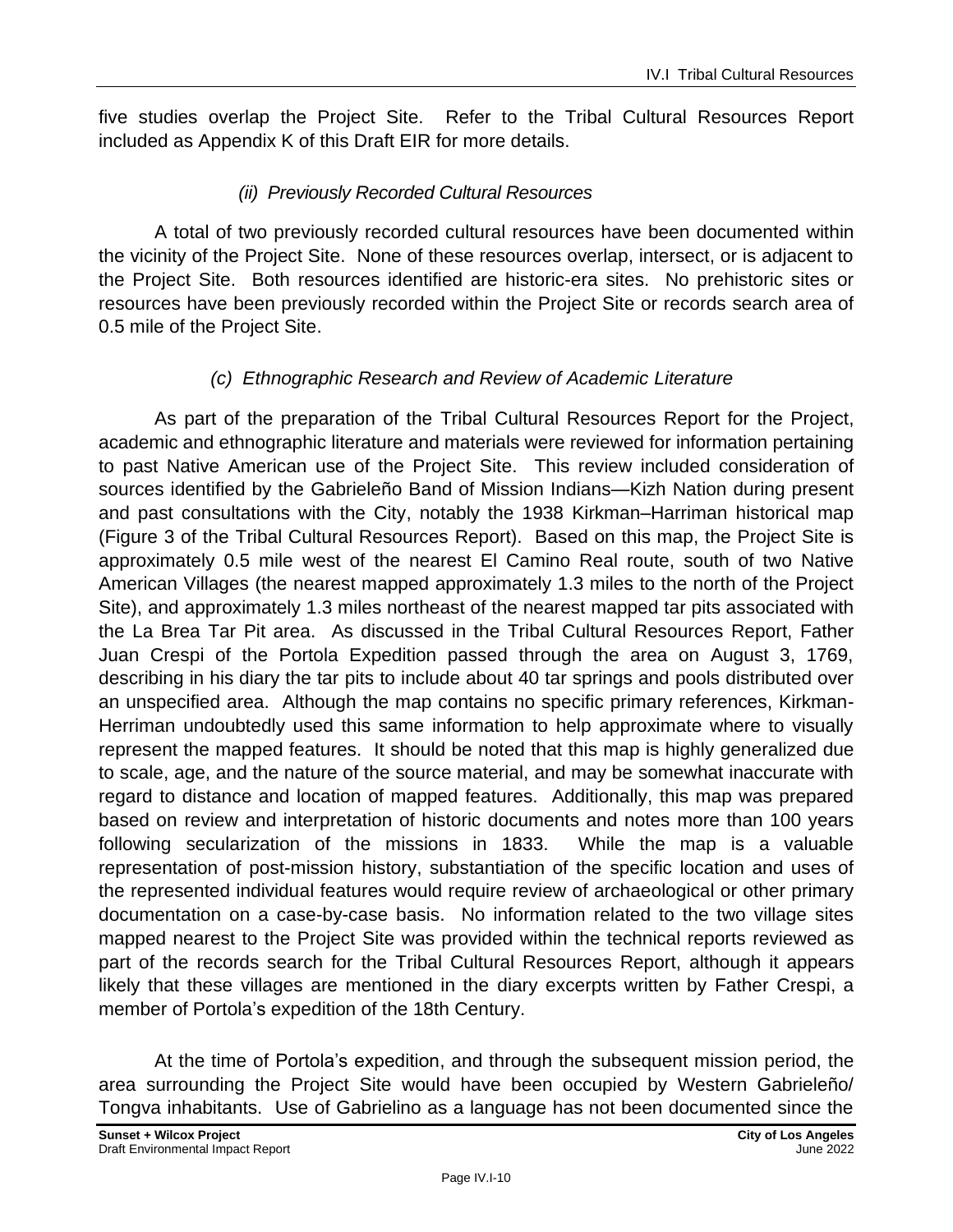1930s. One study made an effort to map the traditional Gabrieleño/Tongva cultural use area through documented family kinships and Native American recruitment numbers documented in mission records.<sup>9</sup> Working under the assumption that missionization affected the region's population relatively evenly, this process allowed the researchers to identify the relative size of tribal villages (settlements) based on the number of individuals reported in these records. Traditional cultural use area boundaries, as informed by other ethnographic and archaeological evidence, were then drawn around these clusters of villages. The nearest village site to the Project Site was Cabuepet (or Cahuenga) located less than 2 miles from the Project Site near the northern opening of the Cahuenga Pass. This village was located near what is now Universal Studios. Mission records indicate that 123 Native American neophytes came from this village, second only to the number of recruits from Yanga in the Western Gabrieleño territory. In this vicinity was also Campo de Cahuenga, where the 1847 treaty between General Andres Pico and Lieutenant-Colonel John C. Fremont marked the surrender of Mexican California to the United States. In addition, the La Brea Tar Pits area was a known area of Native American use for hunting and the gathering of tar. The largest village in the vicinity was likely Yanga, located approximately 5 miles to the southeast. Mission records indicate that 179 Gabrieleño inhabitants of Yanga were recruited to San Gabriel Mission, indicating that it may have been the most populated village in the Western Gabrieleño territory. In general, the mapped positions of both Yanga and Cahuenga have been substantiated through archaeological evidence, although the archaeological record has been substantially compromised by rapid and early urbanization throughout much of the region. No archaeological evidence of the two nearest villages on the 1938 Kirkman–Harriman map was provided in the SCCIC records search results or review of other archaeological information; however, most of these fell outside of the archaeological records search area.

Based on review of pertinent academic and ethnographic information included in the Tribal Cultural Resources Report, the Project Site falls within the boundaries of the Gabrieleño/Tongva traditional territory. However, no Native American tribal cultural resources have been previously documented in areas that may be impacted by the Project.

# **3. Project Impacts**

# **a. Thresholds of Significance**

In accordance with the State CEQA Guidelines Appendix G, the Project would have a significant impact related to tribal cultural resources if it would:

*<sup>9</sup> Northwest Economic Associates (NEA) and Chester King, Ethnographic Overview of the Angeles National Forest: Tataviam and San Gabriel Mountain Serrano Ethnohistory, 2014.*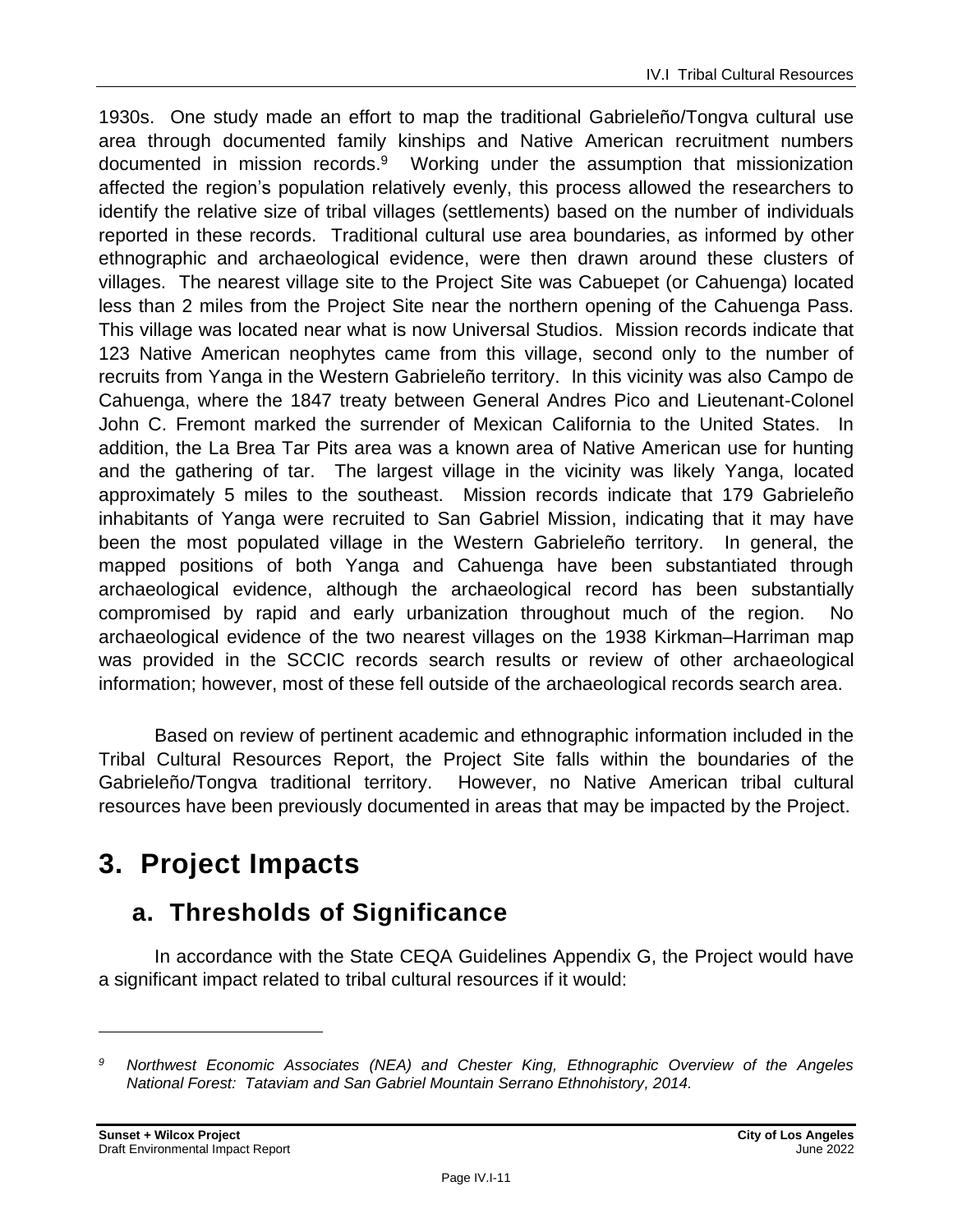- *Threshold (a): Cause a substantial adverse change in the significance of a tribal cultural resource, defined in Public Resources Code section 21074 as either a site, feature, place, cultural landscape that is geographically defined in terms of the size and scope of the landscape, sacred place, or object with cultural value to a California Native American tribe, and that is:*
	- *i. Listed or eligible for listing in the California Register of Historical Resources, or in a local register of historical resources as defined in Public Resources Code section 5020.1(k), or*
	- *ii. A resource determined by the lead agency, in its discretion and supported by substantial evidence, to be significant pursuant to criteria set forth in subdivision (c) of Public Resources Code Section 5024.1. In applying the criteria set forth in subdivision (c) of Public Resource Code Section 5024.1, the lead agency shall consider the significance of the resource to a California Native American tribe.*

In assessing impacts related to tribal cultural resources in this section, the City will use Appendix G as the thresholds of significance, as set forth above. The *L.A. CEQA Thresholds Guide* does not specifically address tribal cultural resources and thus, does not provide additional guidance in addressing the Appendix G thresholds of significance.

# **b. Methodology**

A CHRIS records search was conducted to determine potential impacts associated with tribal cultural resources. The records search included a review of mapped prehistoric, historic, and built environment resources; Department of Parks and Recreation Site Records; technical reports: ethnographic references; historical maps; the California Historic Property Data File; the National Register, California Register, California State Historical Landmarks, and California Points of Historical Interest listings; and the Archaeological Determinations of Eligibility. Pertinent academic and ethnographic literature was also reviewed for information pertaining to past Native American use of the Project Site as part of the Tribal Cultural Resources Report. Project notification letters were sent out to California Native American Tribes as required by AB 52. On behalf of the Gabrieleño Band of Mission Indians—Kizh Nation, Chairman Andrew Salas requested tribal consultation with the City. In addition, an SLF search was conducted by the NAHC.

## **c. Project Design Features**

No specific project design features are proposed with regard to tribal cultural resources.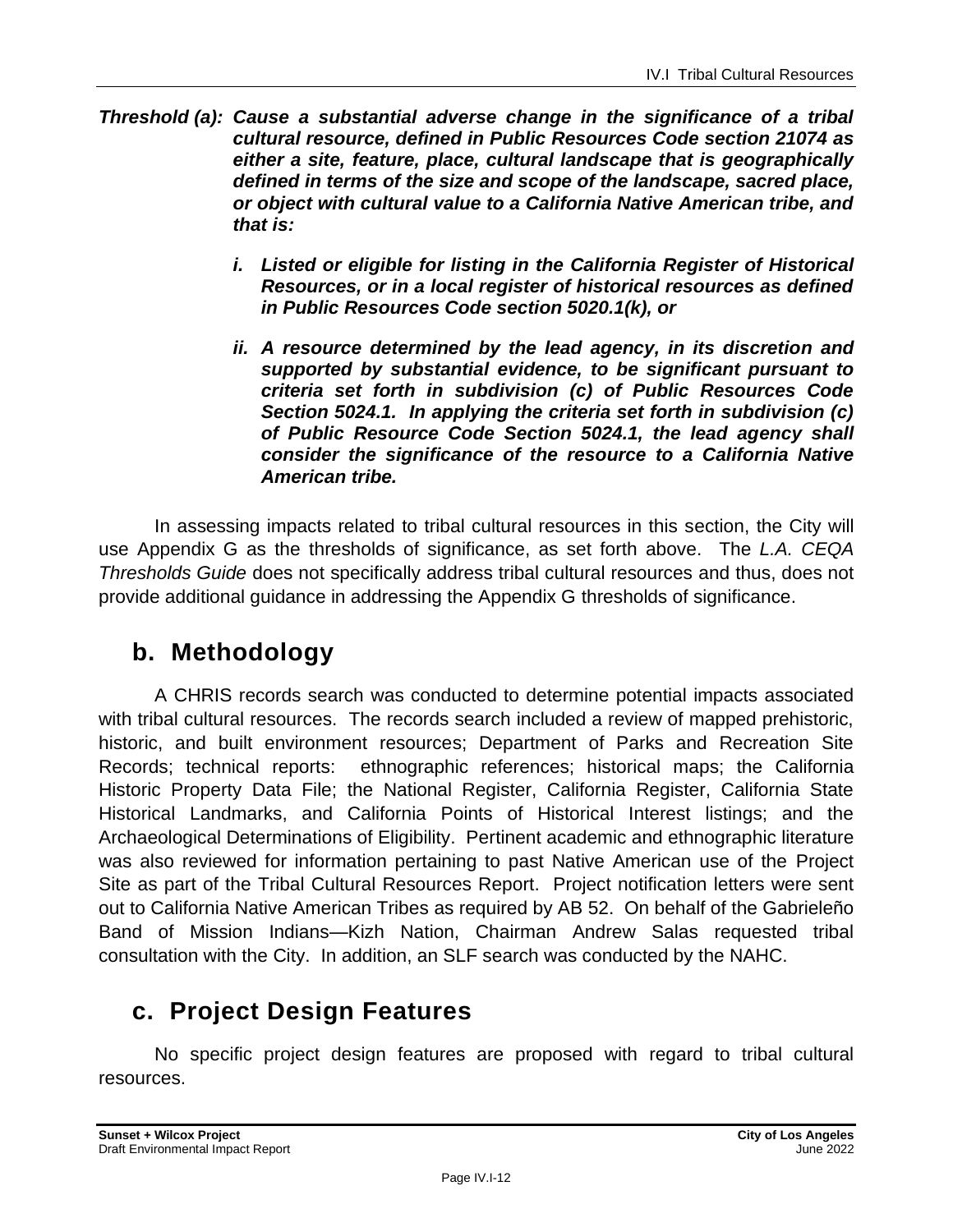# **d. Analysis of Project Impacts**

- *Threshold (a): Would the Project cause a substantial adverse change in the significance of a tribal cultural resource, defined in Public Resources Code section 21074 as either a site, feature, place, cultural landscape that is geographically defined in terms of the size and scope of the landscape, sacred place, or object with cultural value to a California Native American tribe, and that is:*
	- *i.* Listed or eligible for listing in the California Register of Historical *Resources, or in a local register of historical resources as defined in Public Resources Code section 5020.1(k), or*
	- *ii. A resource determined by the lead agency, in its discretion and supported by substantial evidence, to be significant pursuant to criteria set forth in subdivision (c) of Public Resources Code Section 5024.1. In applying the criteria set forth in subdivision (c) of Public Resource Code Section 5024.1, the lead agency shall consider the significance of the resource to a California Native American tribe?*
	- (1) Impact Analysis

In compliance with the requirements of AB 52, the City provided formal notification of the Project on August 17, 2020, to the tribes listed in Subsection IV.J.2.b.(3) on page IV.I-8. The response period for the consultation requests concluded after 30 days on September 16, 2020. A record of this notification is included in Appendix K.2 of this Draft EIR.

As noted above, the City received a response from Andrew Salas on September 1, 2020, on behalf of the Gabrieleño Band of Mission Indians—Kizh Nation, who stated the following:

*Thank you for your letter dated August 17, 2020 regarding AB52 consultation. The above proposed project location is within our Ancestral Tribal Territory; therefore, our Tribal Government requests to schedule a consultation with you as the lead agency, to discuss the project and the surrounding location in further detail. Please contact us at your earliest convenience.*

On September 4, 2020, the City confirmed receipt of the request for consultation and proceeded to schedule a consultation conference call with the tribe to be held on October 8, 2020. On October 7, 2020, the tribe submitted two documents to the City. The first is a letter from the SCCIC describing the California Historical Resources Information System (CHRIS). Specifically, the SCCIC states that through the CHRIS, the SCCIC provides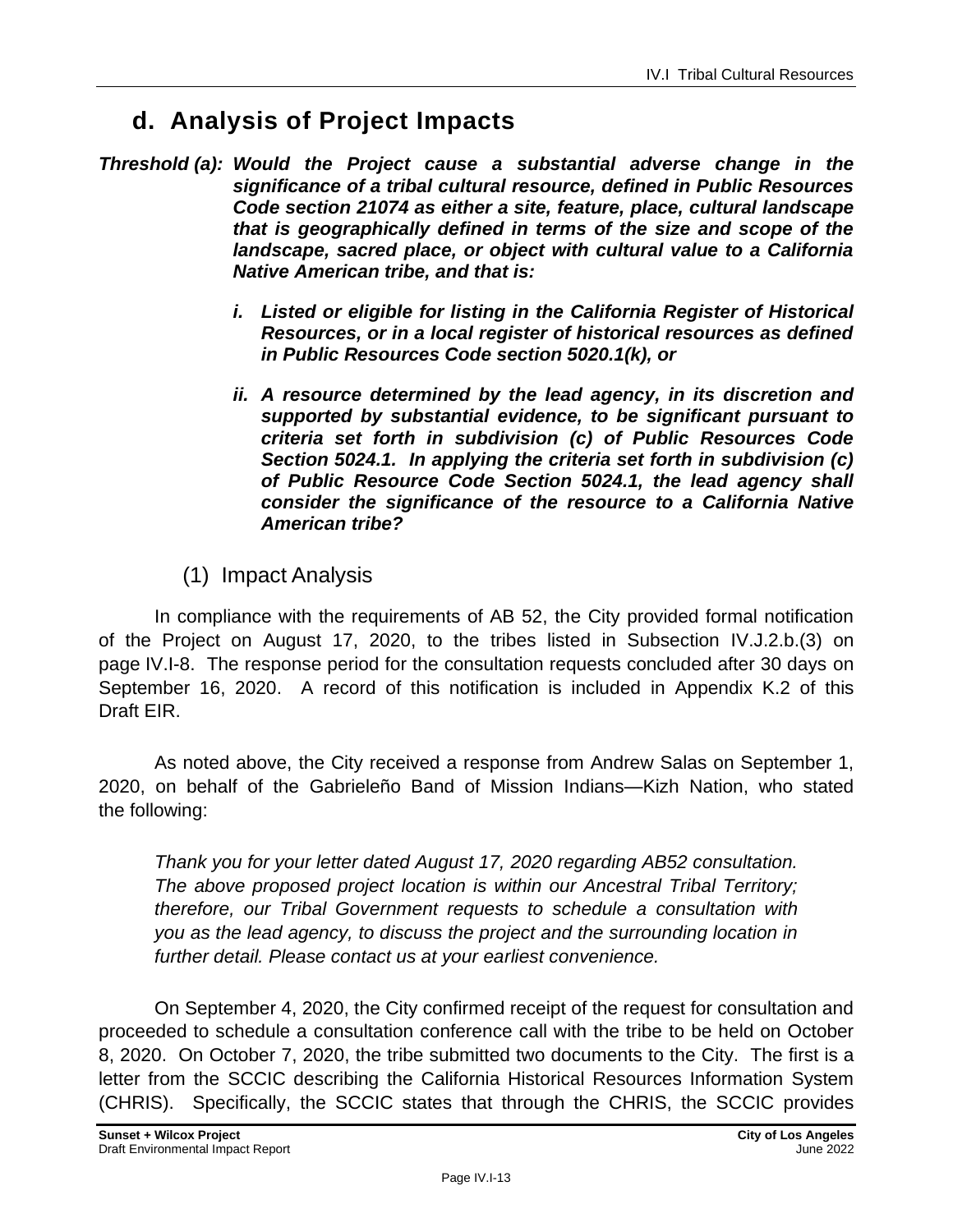archaeological archival research for their clients who have projects throughout the state of California. The SCCIC further notes that their clients who use SCCIC's services need to know if their project may have an effect on these types of cultural resources. The SCCIC assists in answering this question, at least in part, through the record search process. The SCCIC also states that when they report that no archaeological resources are recorded in a project area or within a specified radius around a project area; that does not mean that there is no possibility of archaeological sites being present. Surface or buried artifacts may be found during a survey of the property or ground-disturbing activities. Accordingly, the SCCIC recommends contacting the Native American Heritage Commission (NAHC), and local tribes who may have knowledge of tribal cultural resources and areas of sensitivity in the vicinity of a project. The second document submitted by the Gabrieleño Band of Mission Indians—Kizh Nation on October 7, 2020, is an email from the NAHC that indicated that a negative search result in NAHC's Sacred Lands File letters does not preclude the existence of sites in the search area. NAHC's email further states that NAHC's Sacred Lands File letters recommend that the requestor contact all tribes on the contact/consultation list. Following this submittal by the tribe, the City confirmed receipt and provided a project summary document to the tribe.

On October 8, 2020, a phone call between the City and the Gabrieleño Band of Mission Indians—Kizh Nation occurred where the Gabrieleño Band of Mission Indians— Kizh Nation briefly discussed the history of the Project Site; stated that the Project Site is within a travel route to fulvic acid; noted that tar from the La Brea Tar Pits, located approximately 1.3 miles from the Project Site, is considered a cultural resource; and expressed interest in the native soil below the ground of the Project Site. The Gabrieleño Band of Mission Indians—Kizh Nation also agreed to provide maps and historical documents that identify the potential tribal resources discussed with the City.

Following the consultation call, the Gabrieleño Band of Mission Indians—Kizh Nation sent an email to the City that included screen shots of five historic map images along with a review of each map and screen shots of four pages of text from literary sources. The tribe did not provide explanatory text for any of the literary sources; however, the sources appear to be in reference to rancherias and villages, though specificity on how this information relates to the Project Site was not provided. Refer to Table 3 in the Tribal Cultural Resources Report included in Appendix K of this Draft EIR for a summary of each of the maps provided by the tribe.

In addition to the historical maps, the Gabrieleño Band of Mission Indians—Kizh Nation provided the City with a letter from Dr. E. Gary Stickel of Environmental Research Archaeologists (ERA) regarding proper CRM monitoring (dated August 22, 2018). In this letter, Dr. Stickel discusses the inadequacy of an archaeological pedestrian survey for the identification of subsurface cultural material, the use of ground penetrating radar (GPR) to detect unknown burials prior to Project construction, and the reliability of the use of a GPR,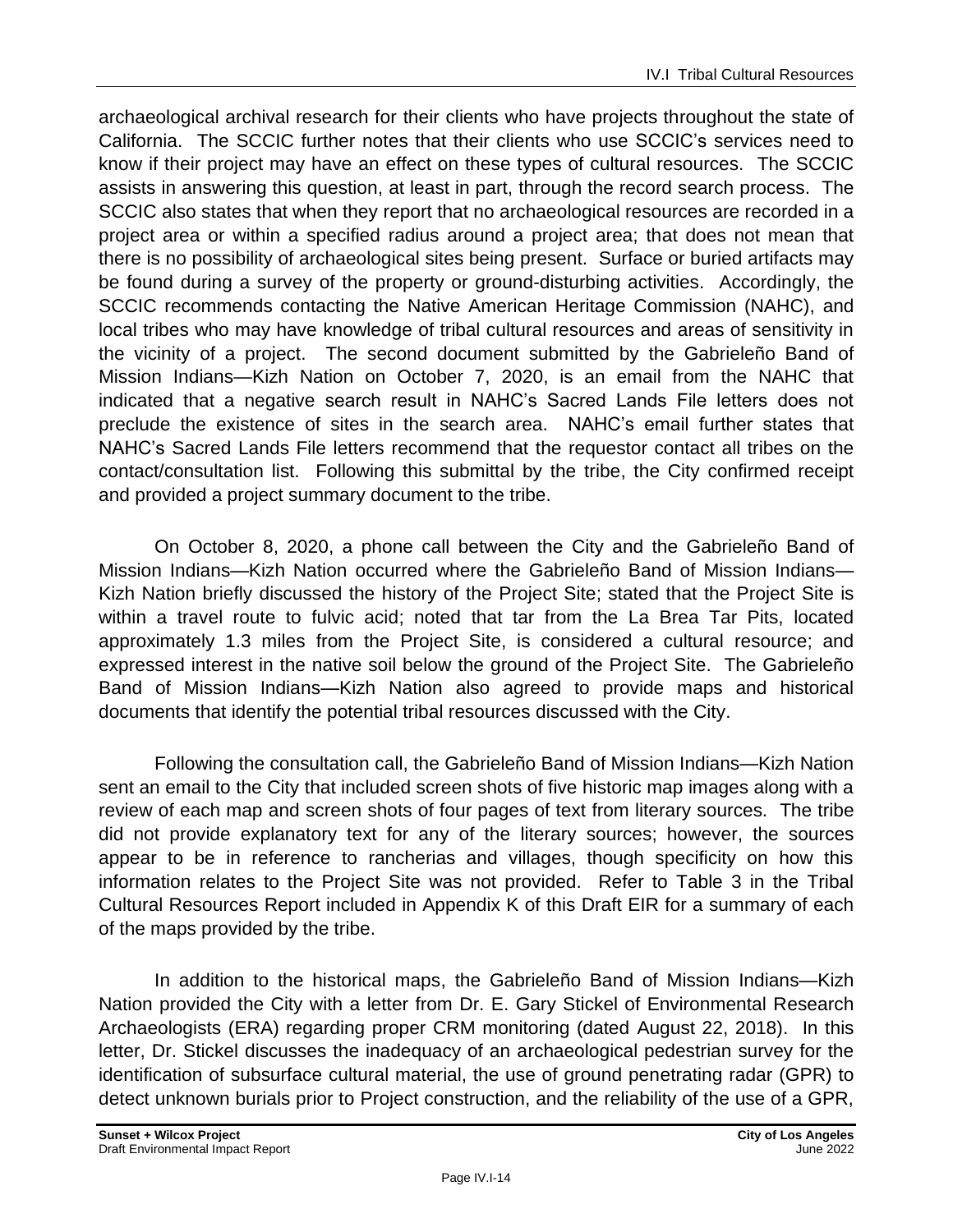and a statement of the use of a monitoring program for Project compliance. Additionally, Dr. Stickel states that the only exception of a monitoring program would be when a subject property has been extensively disturbed and all soil deposits to contain cultural material have been removed and/or destroyed. Based on the above documents submitted by the tribe, the Gabrieleño Band of Mission Indians—Kizh Nation believes that there is a higher than average potential to impact tribal cultural resources within the Project Site. As such, Chairman Salas of the Gabrieleño Band of Mission Indians—Kizh Nation provided the City with proposed mitigation measures for the Project, including retaining a Native American monitor to be present during all ground disturbing activities and implementing various protocols and procedures in the event that tribal cultural resources or archaeological resources and human remains are identified within the Project Site.

As detailed in the Tribal Cultural Resources Report included in Appendix K of this Draft EIR, no resources of Native American origin or association have been identified within the Project Site or immediate vicinity through the CHRIS records search conducted at the SCCIC (completed July 22, 2020) or NAHC SLF review (completed June 29, 2020). The comments provided by the Gabrieleño Band of Mission Indians—Kizh Nation during AB 52 consultation were reviewed as part of the Tribal Cultural Resources Report to determine whether the Project would cause a substantial adverse impact to tribal cultural resources. The following is the evaluation included in the Tribal Cultural Resources Report to address the comments and associated documentation provided by the Gabrieleño Band of Mission Indians—Kizh Nation.

The Gabrieleño Band of Mission Indians—Kizh Nation provided screenshots of the 1871, 1898, 1900, and 1938 maps and stated that that there are trade routes near the Project Site that often included isolated burials and cremations. Based on the archaeological record, as documented by CHRIS records search results, no isolated burials or cremations were identified within or in the immediate vicinity of the Project Site. The referenced maps are spatially generalized (i.e., the location and relative distance to these trade routes in relation to the Project Site may vary significantly). Also of importance to consider, early maps, such as the 1938 Kirkman-Harriman map, are intended to represent cartographic interpretation of often brief historical descriptions. The locations of prehistoric trade routes, in particular, should be understood as the cartographer's best guess at connecting key map elements or known points of interest. As such, these maps do not provide material evidence that the Project could potentially impact a tribal cultural resource.

The Gabrieleño Band of Mission Indians—Kizh Nation also provided screenshots of the 1898 and 1900 maps with the intent of demonstrating the Project Site's close proximity to a railroad and suggested that railroad corridors were placed along optimal travel routes also used by prehistoric people. While this is an interesting concept and it is possible that portions of railroads fell along prehistoric routes of travel, no specific correlation is documented or otherwise substantiated between historical/modern and prehistoric travel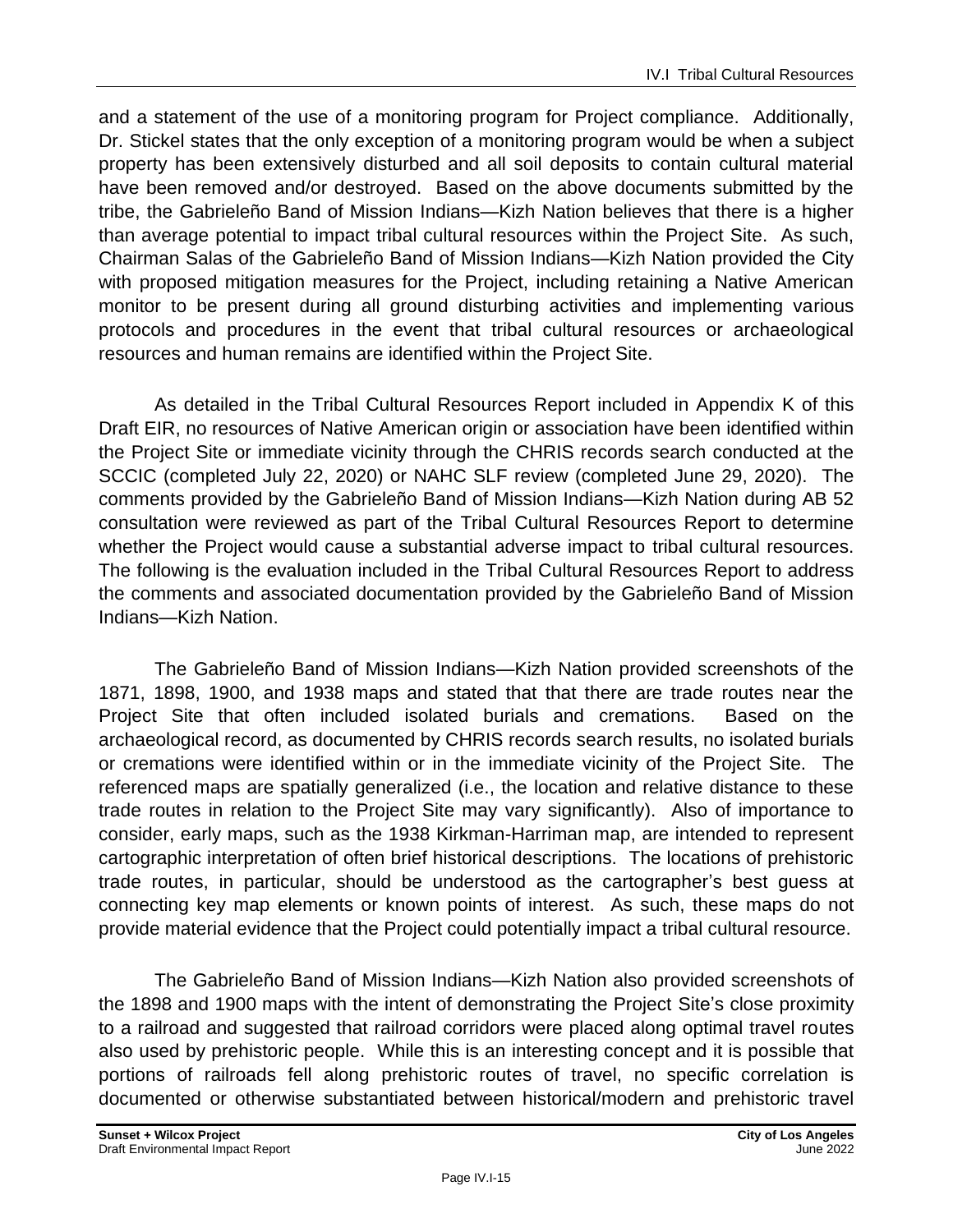routes in this region through the archaeological evidence. Additionally, no railroads were identified within or in close proximity to the Project Site, and the work as proposed would be limited to the boundaries of the existing developed Project Site. As such, these maps also do not provide material evidence that the Project could potentially impact a tribal cultural resource.

The 1894 and 1938 maps were also provided by the Gabrieleño Band of Mission Indians—Kizh Nation to show the hydrography and waterways that existed around the Project Site area, which provided for seasonal or permanent seasonal or permanent hamlets, trade depots, and ceremonial and religious sites. Further, the Gabrieleño Band of Mission Indians—Kizh Nation stated that these waterways are considered "cultural landscapes" and have the potential to encounter human remains during ground-disturbing activities. A review of the 1938 map indicates that the nearest waterways to the Project Site are more than 2 miles to the east and nearly 3 miles to the southwest; however, the map provided appears to be highly generalized, and, therefore, the distance of these waterways in relation to the Project Site may vary significantly. The CHRIS records search results did not identify isolated burials or cremations within, or in the immediate vicinity of, the Project Site. As such, these maps also do not provide material evidence that the Project could potentially impact a tribal cultural resource.

According to the Gabrieleño Band of Mission Indians—Kizh Nation, the 1938 Kirkman-Harriman map shows that the Project Site is located within the sacred village of Maawnga/Cahuenga. However, the village of Cahuenga is documented through missionera records near the northern opening of the Cahuenga Pass, less than 2 miles north and outside of the Project Site. Therefore, this map does not provide material evidence that the Project could potentially impact a tribal cultural resource.

As previously discussed, the Gabrieleño Band of Mission Indians—Kizh Nation provided a letter from Dr. Stickel regarding the reliability of an archaeological pedestrian survey, the use of a GPR to identify burials, and the implementation of a monitoring program for project compliance. Additionally, a letter from the SCCIC was provided regarding the potential to encounter subsurface archaeological resources regardless of the negative CHRIS records search results. These are important reminders to appropriately consider each project and its related potential to encounter unrecorded cultural resources; however, they do not provide any substantial Project-specific information relating to cultural resources or tribal cultural resources. For these reasons, the maps and text submitted by the Gabrieleño Band of Mission Indians—Kizh Nation do not constitute substantial evidence that the Project could potentially cause a substantial adverse change in the significance of any tribal cultural resources.

As set forth in the Tribal Cultural Resources Report included in Appendix K of this Draft EIR, no Native American resources have been identified within the Project Site or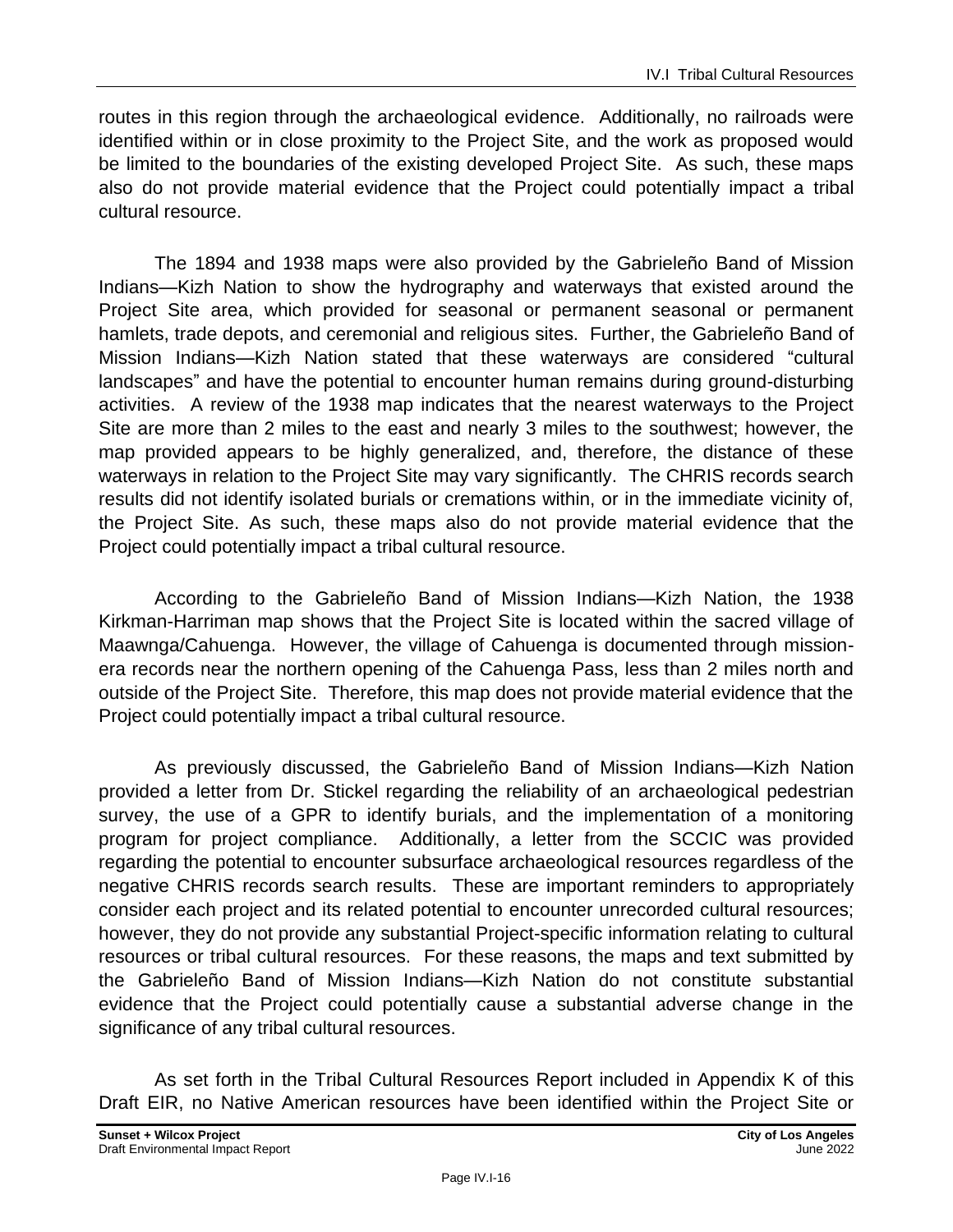one-half mile of the Project Site in the records search conducted at the SCCIC. The NAHC Sacred Lands File search likewise did not indicate the presence of Native American resources on or in close proximity to the Project Site. As reflected by the records searches and past disturbance of the Project Site and vicinity to construct existing structures, subsurface soils are unlikely to support intact tribal cultural resources. In addition, no tribal cultural resources have been identified within the Project Site through tribal consultation that would be impacted.

An appropriate approach to potential impacts to tribal cultural resources is developed in response to the identified presence of a tribal cultural resource by California Native American tribes through the process of consultation. Government-to-government consultation initiated by the City, acting in good faith and after a reasonable effort, has not resulted in the identification of a tribal cultural resource within or near the project area. No geographically defined tribal cultural resource was identified that might be impacted by the Project. CEQA only requires mitigation measures if substantial evidence exists of potentially significant impacts. CEQA Guidelines Section 15126.4(a)(4)(A) states that there must be an essential nexus between the mitigation measure and a legitimate government interest (i.e., potential significant impacts). **As determined in the Tribal Cultural Resources Report, based on the information received and lack of substantial evidence, the Project would not cause a substantial adverse change in the significance of a tribal cultural resource, and the Project's impact to tribal cultural resources would be less than significant.**

On March 24, 2022, the City provided the Gabrieleño Band of Mission Indians—Kizh Nation a letter summarizing the City's and the tribe's combined efforts during tribal consultation and documenting the conclusion of the tribal consultation process, pursuant to Public Resources Code Section 21080.3.2 (refer to Appendix C of the Tribal Cultural Resources Report). As concluded by the City, a review of the documents submitted by the tribe did not find substantial evidence of an existing tribal cultural resource within the Project Site. No evidence was submitted that considers the specific location of the Project Site, and no criteria were provided to indicate why the Project Site should be considered sensitive enough such that mitigation measures for tribal cultural resources would be required to avoid adverse impacts. Furthermore, the City has reviewed the suggested measures provided by the Tribe. The City's standard Inadvertent Discovery Condition of Approval, discussed further below, would not provide less protection of any finds in the event of inadvertent discovery of a prospective resource. As such, based upon the record, the City has determined that no substantial evidence exists to support a conclusion that the Project may cause a significant impact on tribal cultural resources. Therefore, the City has no basis under the California Environmental Quality Act to impose any related mitigation measures. However, as an additional protection, the City will implement the City's condition of approval under its police powers to protect the inadvertent discovery of tribal cultural resources. The Condition of Approval has incorporated elements of the requested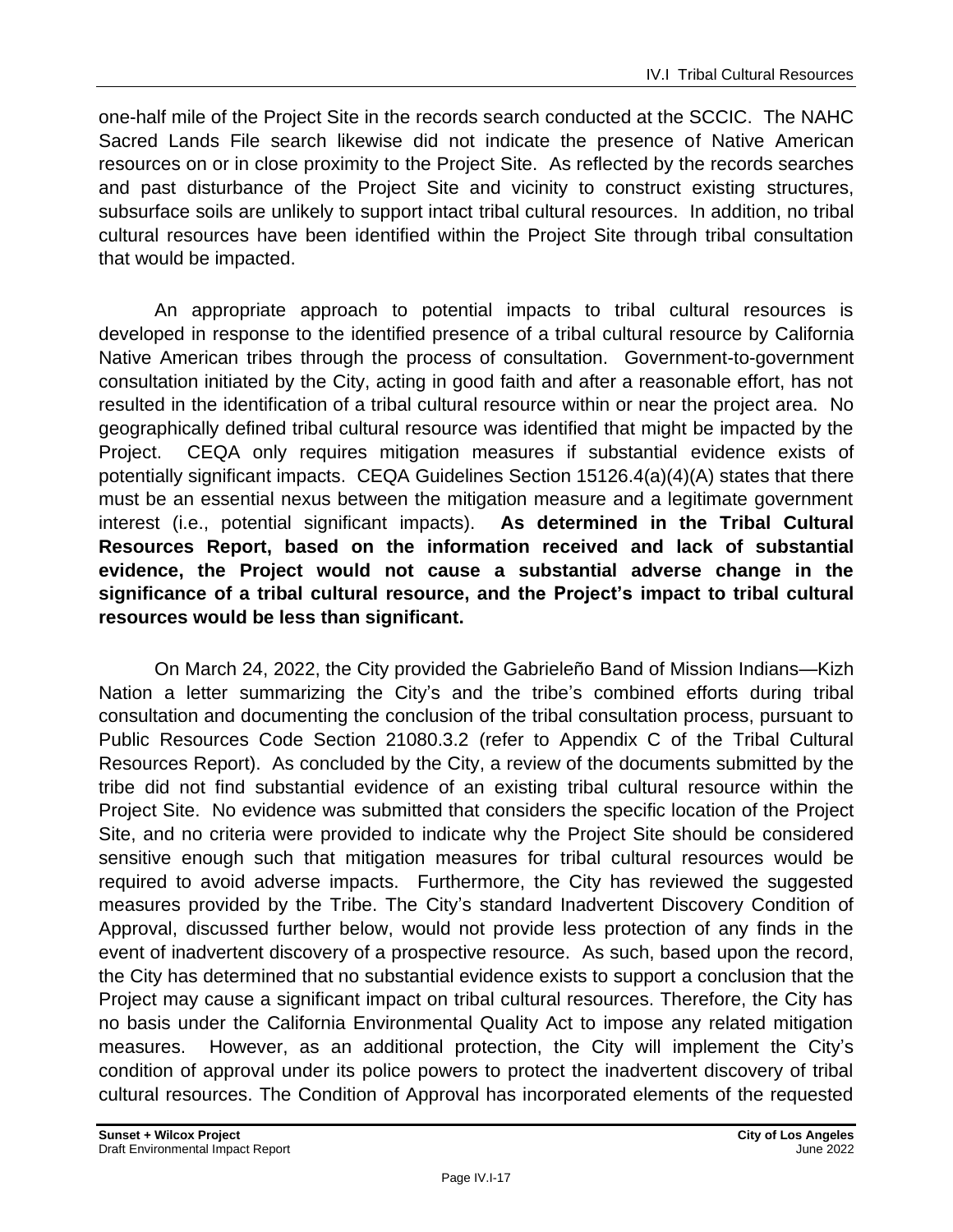measures the Tribe had provided, including specific notification requirements for the Tribes which requested consultation.

While no tribal cultural resources are anticipated to be affected by the Project, the City has established a standard condition of approval to address inadvertent discovery of tribal cultural resources. Should tribal cultural resources be inadvertently encountered, this condition of approval provides for temporarily halting construction activities near the encounter and notifying the City and Native American tribes that have informed the City they are traditionally and culturally affiliated with the geographic area of the Project. If the City determines that the potential resource appears to be a tribal cultural resource (as defined by PRC Section 21074), the City would provide any affected tribe a reasonable period of time to conduct a site visit and make recommendations regarding the monitoring of future ground disturbance activities, as well as the treatment and disposition of any discovered tribal cultural resources. The Project Applicant would then implement the tribe's recommendations if a qualified archaeologist reasonably concludes that the tribe's recommendations are reasonable and feasible. The recommendations would then be incorporated into a tribal cultural resources monitoring plan and once the plan is approved by the City, ground disturbance activities could resume. In accordance with the condition of approval, all activities would be conducted in accordance with regulatory requirements.

**Although the Project would result in less-than-significant impacts to tribal cultural resources, with implementation of the City's established condition of approval to address any inadvertent discovery of a tribal cultural resource, the less-than-significant impacts to tribal cultural resources would be further reduced.**

For a discussion of potential impacts related to historical resources, including resources that are on or eligible for listing in the California Register of Historical Resources or in a local register of historical resources, please refer to Section IV.B, Cultural Resources, of this Draft EIR.

#### (2) Mitigation Measures

Project level impacts related to tribal cultural resources would be less than significant. Therefore, no mitigation measures are required.

#### (3) Level of Significance After Mitigation

Project level impacts related to tribal cultural resources were determined to be less than significant without mitigation. Therefore, no mitigation measures were required or included, and the impact level would remain less than significant.